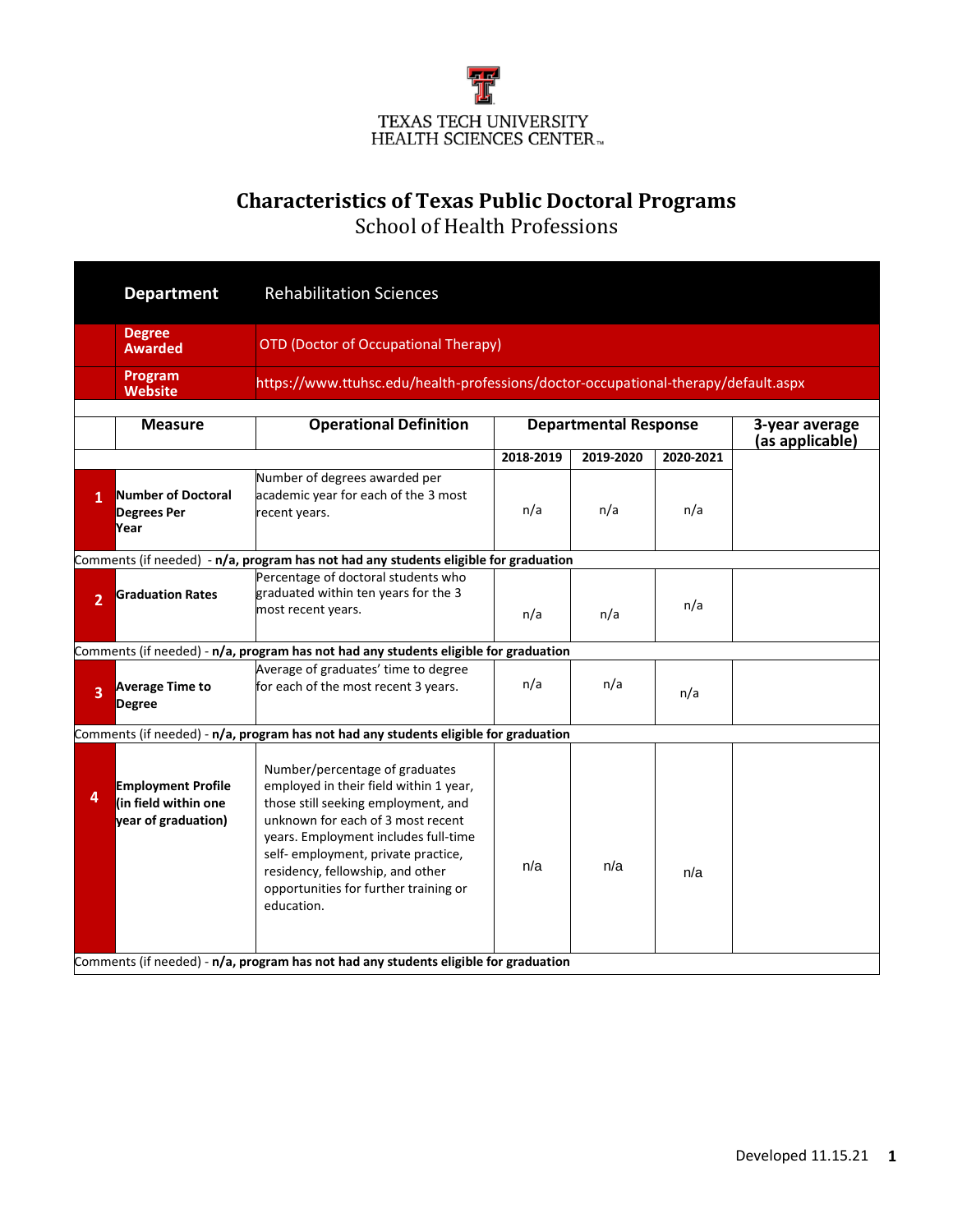|   | <b>Measure</b>                            | <b>Operational Definition</b>                                                                                                                                                                                                                                                                                                                                                                                                                                                                                                                                                                                                                                                                                                                                                                       | <b>Departmental Response</b> |                |             | 3-year average<br>(as applicable) |  |  |
|---|-------------------------------------------|-----------------------------------------------------------------------------------------------------------------------------------------------------------------------------------------------------------------------------------------------------------------------------------------------------------------------------------------------------------------------------------------------------------------------------------------------------------------------------------------------------------------------------------------------------------------------------------------------------------------------------------------------------------------------------------------------------------------------------------------------------------------------------------------------------|------------------------------|----------------|-------------|-----------------------------------|--|--|
|   |                                           |                                                                                                                                                                                                                                                                                                                                                                                                                                                                                                                                                                                                                                                                                                                                                                                                     | 2018-2019                    | 2019-2020      | 2020-2021   |                                   |  |  |
| 5 | <b>Admission</b><br>Criteria              | Entry-Level OTD Admission Factors:<br>1. Earned baccalaureate degree<br>2. Cumulative and major GPA of 3.0 on 4.0 scale<br>3. Completion of Occupational Therapy Centralized Application and TTUHSC School of Health<br><b>Professions Application</b><br>4. Completion of interview with Admissions Committee (if eligible)<br>5. Three letters of recommendation<br>6. Personal Essays<br>7. Prerequisite Coursework (i.e., Anatomy & Physiology, 6-8 hrs; Physics, Biomechanics, or<br>Kinesiology, 3 hrs; Abnormal Psychology, 3 hrs; Developmental Psychology, 3hrs; Statistics,<br>3 hours)<br>8. TOEFL or IELTS scores, if English is a second language<br>Post-Professional OTD Admission Factors:<br>1. Earned Bachelor's or Master's degree in entry-level degree in occupational therapy |                              |                |             |                                   |  |  |
|   |                                           | 2. Cumulative and major GPA of 3.0 on 4.0 scale<br>3. Occupational therapy license<br>4. One year of clinical practice as licensed occupational therapist in U.S.<br>5. Letter of recommendation<br>6. Resume<br>7. Personal Essays<br>8. Completion of interview with Admissions Committee (if eligible)<br>9. TOEFL or IELTS scores, if English is a second language                                                                                                                                                                                                                                                                                                                                                                                                                              |                              |                |             |                                   |  |  |
|   | Comments (if needed)                      |                                                                                                                                                                                                                                                                                                                                                                                                                                                                                                                                                                                                                                                                                                                                                                                                     |                              |                |             |                                   |  |  |
| 6 | Number of<br>Core Faculty                 | Number of core faculty in each of the 3<br>most recent years (credentialed individuals<br>integral to the doctoral program, such as<br>those who teach courses, mentor students,<br>or serve on dissertation committees).                                                                                                                                                                                                                                                                                                                                                                                                                                                                                                                                                                           | n/a                          | 8              | 8           | 8                                 |  |  |
|   |                                           | Comments (if needed) - Doctor of Occupational Therapy program began in May 2020                                                                                                                                                                                                                                                                                                                                                                                                                                                                                                                                                                                                                                                                                                                     |                              |                |             |                                   |  |  |
|   | Core Faculty<br>Activities                | Average number of discipline- related<br>refereed papers/ publications, juried<br>creative/performance accomplishments,<br>notices of discoveries filed/patents issued<br>per core faculty member for each of 3 most<br>recent years. If figures include duplicate<br>entries for co-authored publications,<br>indicate duplicate entries in a note.<br>Additional noteworthy faculty<br>activities/awards may<br>be explained in an attached comment.                                                                                                                                                                                                                                                                                                                                              | n/a                          | $\overline{2}$ | 1           |                                   |  |  |
|   | Comments (if needed)                      |                                                                                                                                                                                                                                                                                                                                                                                                                                                                                                                                                                                                                                                                                                                                                                                                     |                              |                |             |                                   |  |  |
| 8 | <b>Core Faculty</b><br>External<br>Grants | Number of core faculty receiving external<br>funds, average external grant funds per<br>core faculty member, and total external<br>grant funds per program per academic<br>year. Includes research grants, training<br>grants, gifts from foundations, etc.                                                                                                                                                                                                                                                                                                                                                                                                                                                                                                                                         |                              | 0              | $\mathbf 0$ |                                   |  |  |
|   | Comments (if needed)                      |                                                                                                                                                                                                                                                                                                                                                                                                                                                                                                                                                                                                                                                                                                                                                                                                     |                              |                |             |                                   |  |  |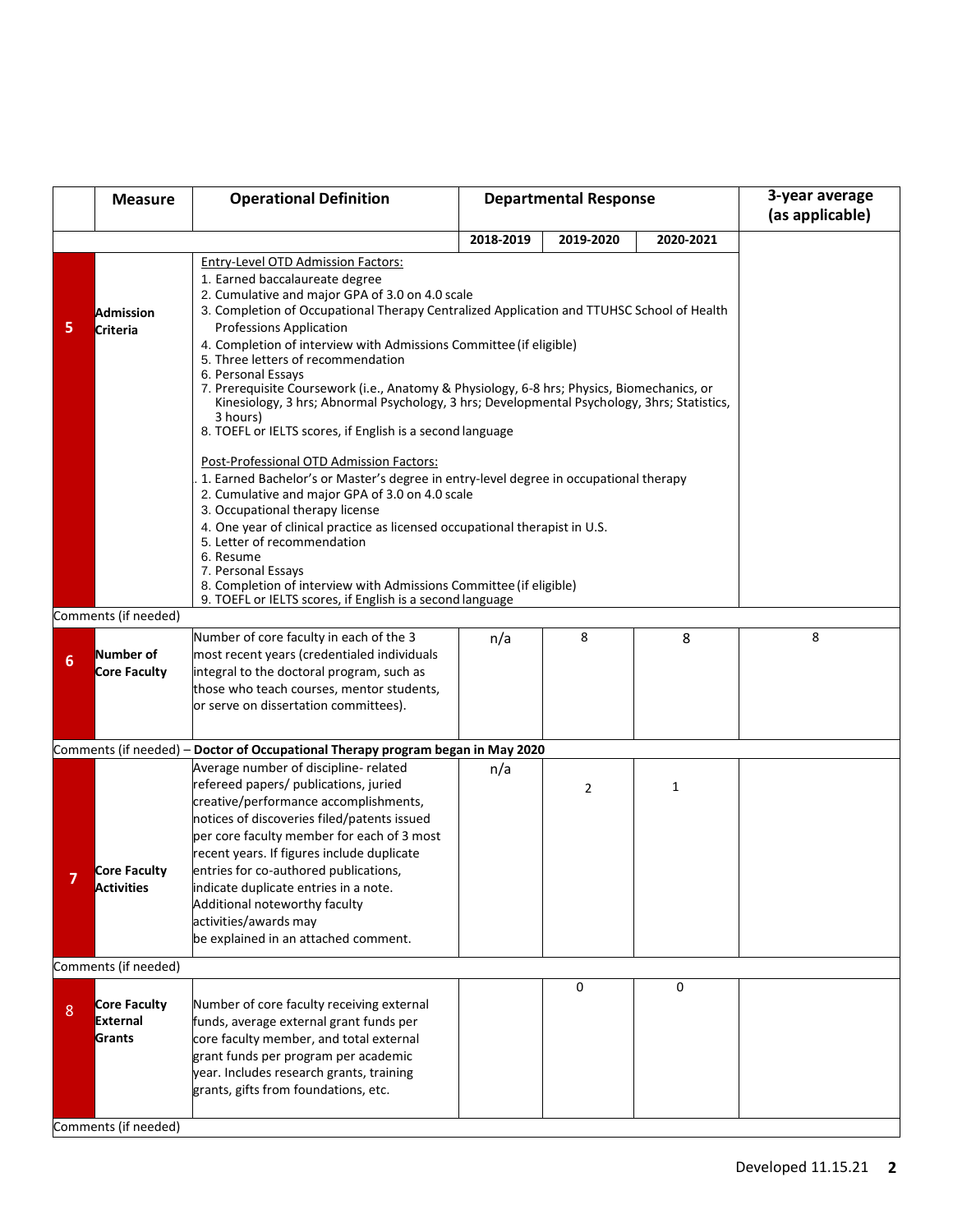|                | <b>Measure</b>              | <b>Operational Definition</b>                                                                                                                                                                                                                                                             | <b>Departmental Response</b> |            |                                          |                                                                         | 3-year average<br>(as applicable) |
|----------------|-----------------------------|-------------------------------------------------------------------------------------------------------------------------------------------------------------------------------------------------------------------------------------------------------------------------------------------|------------------------------|------------|------------------------------------------|-------------------------------------------------------------------------|-----------------------------------|
|                |                             |                                                                                                                                                                                                                                                                                           | 2018-2019                    |            | 2019-2020                                | 2020-2021                                                               |                                   |
| $\overline{9}$ | Faculty<br><b>Diversity</b> | Number of core faculty by gender &<br>ethnicity (White, Hispanic, Black, or<br>African American, Asian, American<br>Indian or Alaskan Native,<br>International, Unknown or not<br>reported, Native Hawaiian or Other<br>Pacific Islander) for each of the 3 most<br>recent years.         | n/a                          |            | 1 female,<br>Asian<br>5 female,<br>white | 2 male, white 2 male, white<br>6 female,<br>white                       |                                   |
|                | Comments (if needed)        |                                                                                                                                                                                                                                                                                           |                              |            |                                          |                                                                         |                                   |
| 10             | Student<br><b>Diversity</b> | Fall semester headcount by gender,<br>ethnicity (White, Hispanic, Black, or<br>African American, Asian, American<br>Indian, or Alaskan Native, International,<br>Unknown, or not reported, Native<br>Hawaiian or Other Pacific Islander) and<br>residency status (Texas resident, out-of- | Gender<br>Ethnicity          | n/a<br>n/a | n/a<br>n/a                               | 6 male<br>74 female<br>49,<br>white<br>3, black<br>20,<br>Hispanic      |                                   |
|                |                             | state non-resident, and international<br>non-resident) in the program for each of<br>the 3 most recent years. International<br>non-resident students should include all<br>students paying resident tuition rates<br>because of waivers.                                                  | Resident<br><b>Status</b>    | n/a        | n/a                                      | 7, Asian<br>64, Resident<br>15, Non-<br>resident<br>1,<br>International |                                   |

| <b>11</b> | <b>External</b><br>Program<br><b>Accreditation</b>                                                                   | Name of body and date of last program<br>accreditation review.                                                                                  | Accreditation Council for Occupational Therapy<br>Education (ACOTE), Candidacy status granted<br>December 2019 |                                        |      |  |  |  |  |
|-----------|----------------------------------------------------------------------------------------------------------------------|-------------------------------------------------------------------------------------------------------------------------------------------------|----------------------------------------------------------------------------------------------------------------|----------------------------------------|------|--|--|--|--|
|           | Comments (if needed) – Note: Only pertains to entry-level OTD program. Program submitted self-study in October 2021. |                                                                                                                                                 |                                                                                                                |                                        |      |  |  |  |  |
| <b>12</b> | <b>Student to Core</b><br><b>Faculty Ratio</b>                                                                       | Number of full-time student<br>equivalents divided by the number of<br>full-time equivalents of core faculty<br>for each of 3 most recent years | n/a                                                                                                            | n/a                                    | 1:10 |  |  |  |  |
|           | Comments (if needed)                                                                                                 |                                                                                                                                                 |                                                                                                                |                                        |      |  |  |  |  |
|           |                                                                                                                      |                                                                                                                                                 |                                                                                                                | $T11500.8 \ldots 1.8 \ldots 1.25.2040$ |      |  |  |  |  |

| 712 | Date of Last<br>External<br>Review | Date of last formal external review. | THECB Approval, April 25, 2019 |  |
|-----|------------------------------------|--------------------------------------|--------------------------------|--|
|-----|------------------------------------|--------------------------------------|--------------------------------|--|

Comments (if needed) – **OTD program submitted Annual Progress Report for New Program to Texas Higher Education Coordinating Board in July 2021.**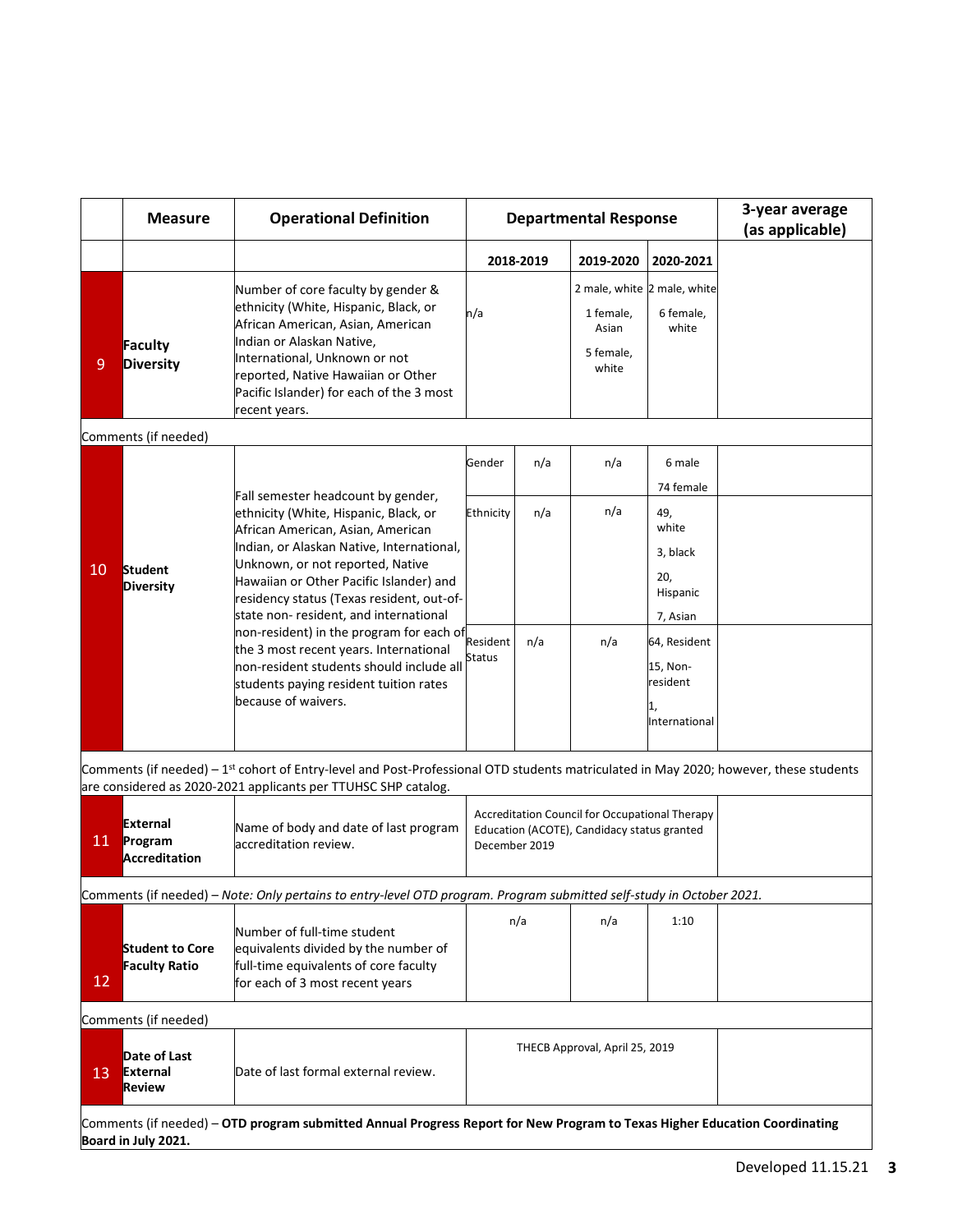|                                                                        | <b>Measure</b>                                                                                                        | <b>Operational Definition</b>                                                                                                                                                                                                                                                                                                                                                | <b>Departmental Response</b> |                       |           | 3-year average<br>(as applicable) |
|------------------------------------------------------------------------|-----------------------------------------------------------------------------------------------------------------------|------------------------------------------------------------------------------------------------------------------------------------------------------------------------------------------------------------------------------------------------------------------------------------------------------------------------------------------------------------------------------|------------------------------|-----------------------|-----------|-----------------------------------|
|                                                                        |                                                                                                                       |                                                                                                                                                                                                                                                                                                                                                                              |                              | 2018-2019   2019-2020 | 2020-2021 |                                   |
| 14                                                                     | Percentage of<br><b>Full-Time Students</b>                                                                            | Report the fall semester number<br>of full-time student equivalents<br>divided by the headcount<br>number of students enrolled for<br>each of the 3 most recent years.<br>Definition of "full-time student"<br>is 18 semester credit hours (SCH)<br>per year.                                                                                                                |                              |                       |           |                                   |
|                                                                        |                                                                                                                       | Comments (if needed): Not required for professional doctoral programs.                                                                                                                                                                                                                                                                                                       |                              |                       |           |                                   |
| 15                                                                     | <b>Average Institutional</b><br><b>Financial Support</b><br>Provided                                                  | For those receiving financial<br>support, report the average<br>annual monetary institutional<br>support provided per full-time<br>student from assistantships,<br>scholarships, stipends, grants,<br>and fellowships (does not<br>include tuition or benefits) for<br>each of the 3 most recent years.                                                                      |                              |                       |           |                                   |
|                                                                        |                                                                                                                       | Comments (if needed): Not required for professional doctoral programs.                                                                                                                                                                                                                                                                                                       |                              |                       |           |                                   |
| 16                                                                     | <b>Percentage of Full-Time</b><br>Students with Institutional time students with at least<br><b>Financial Support</b> | Report the percentage of full-<br>\$1,000 of annual support for<br>each of the 3 most recent years.                                                                                                                                                                                                                                                                          |                              |                       |           |                                   |
|                                                                        |                                                                                                                       | Comments (if needed): Not required for professional doctoral programs.                                                                                                                                                                                                                                                                                                       |                              |                       |           |                                   |
| 17                                                                     | <b>Faculty Teaching Load</b>                                                                                          | Report the total number of SCH<br>in organized teaching courses<br>taught per academic year by<br>core faculty divided by the<br>number of core faculty for each<br>of the 3 most recent years.<br>Organized classes include<br>lecture, laboratory, and seminar<br>courses.                                                                                                 |                              |                       |           |                                   |
|                                                                        |                                                                                                                       | Comments (if needed): Not required for professional doctoral programs.                                                                                                                                                                                                                                                                                                       |                              |                       |           |                                   |
| 18                                                                     | <b>Student</b>                                                                                                        | Report the number of discipline-<br>related refereed<br>papers/publications, juried<br>creative/performance<br>accomplishments, and external<br>presentations per year for each<br>Publications/Presentations of the 3 most recent years. If<br>figures include duplicate entries<br>for co-authored publications,<br>indicate the number of duplicate<br>entries in a note. |                              |                       |           |                                   |
| Comments (if needed): Not required for professional doctoral programs. |                                                                                                                       |                                                                                                                                                                                                                                                                                                                                                                              |                              |                       |           |                                   |